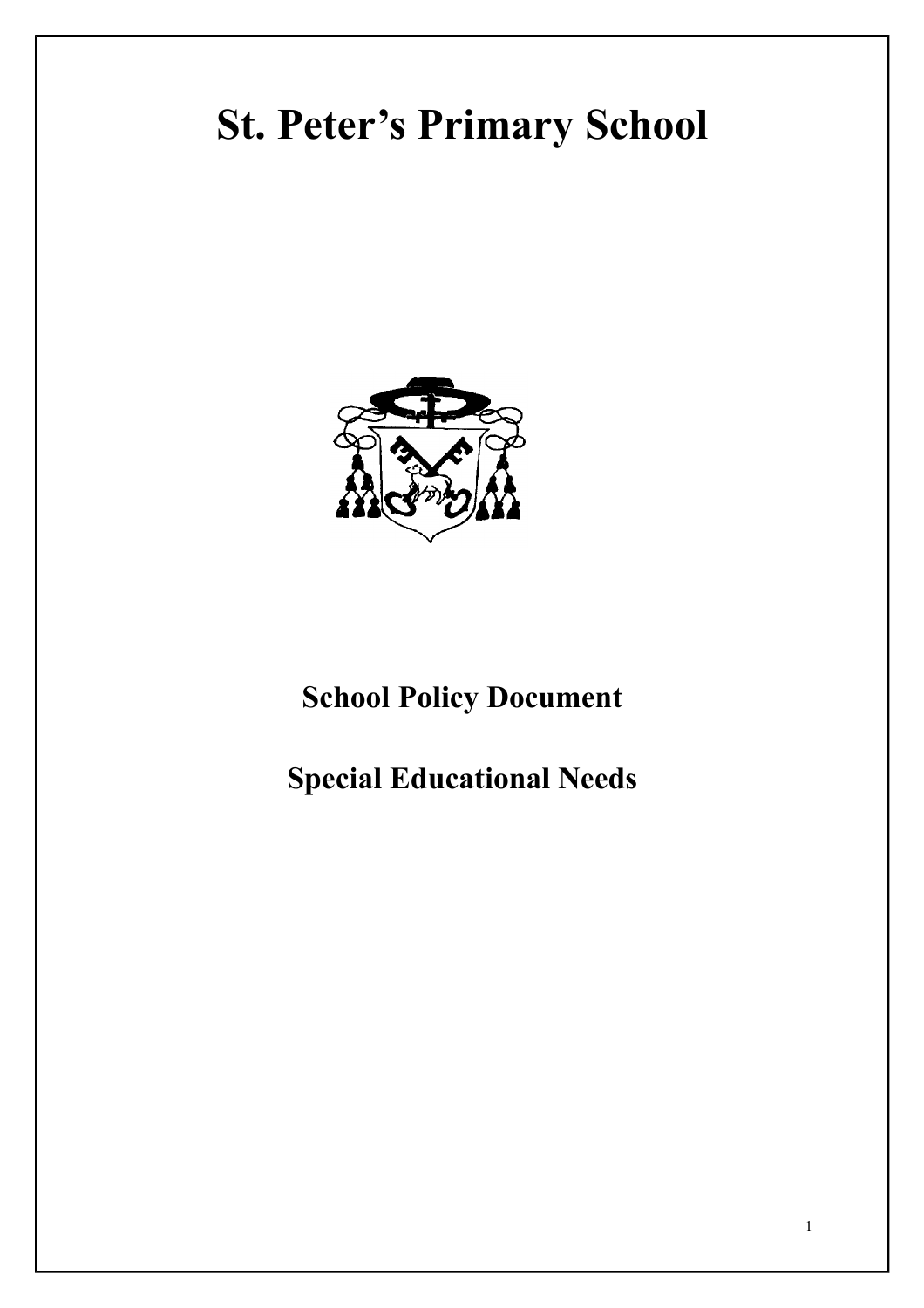#### **SPECIAL EDUCATIONAL NEEDS POLICY**

Within St. Peter's Primary School, we aim to promote an ethos that is acceptable to all children and that will enhance their all-round development and seek to minimize any barriers to learning that a child might have.

In line with the Code of Practice and SENDO (2005) we, as a staff, are committed to the provision of Special Educational Needs to match the needs of children as they progress through the school. We intend that all children with SEN will be given access to a broad and balanced curriculum and that the provision and resources will match the nature of the child's needs and take their views into account.

We recognise the importance of a good working partnership with parents/guardians and other professionals. Parents/guardians will be involved at every level and their views will be taken into account when planning for the child's needs.

#### **Definition of SEN and Disability**

'Special Educational Need is defined as a learning difficulty which calls for special educational needs provision to be made'.

A child has a learning difficulty if he/she has significantly greater difficulty in learning than the majority of children of his/her age or has a disability which either prevents or hinders him/her from making use of educational facilities generally provided for children of his/her age in mainstream schools.'

(COP par1.4)

'Someone who has a physical or mental impairment which has a substantial and long term adverse effect on his/her ability to carry out normal day to day activities.' Part 1 of the Disability Discrimination Act 1995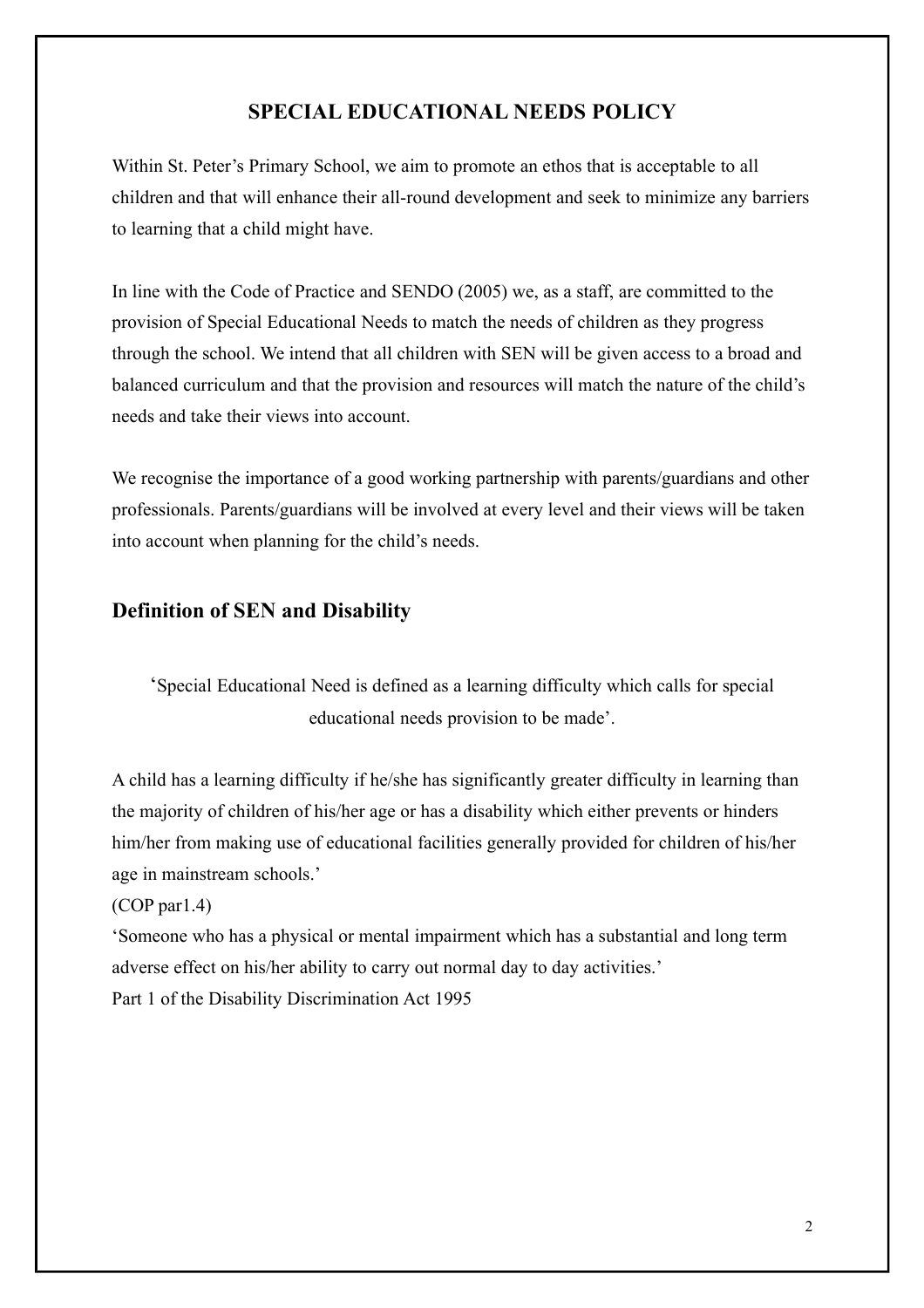## **The staff and governors of St. Peter's Primary School have collectively agreed the following objectives to:**

- Encourage inclusive practices
- Promote a sense of belonging and community
- Ensure that all children with SEN/disability have a positive self- image
- Use a range of teaching approaches appropriate to meet the needs of the pupils with learning difficulties
- Use strategies which ensure effective learning
- Use assessment procedures which are aimed at identifying learning difficulties as early as possible
- Draw up individual education plans in response to a pupil's need
- Provide a classroom environment that is conducive to learning
- Work in partnership with parents in order to enhance the learning opportunities of the children
- Ensure all teachers recognise their responsibilities as teachers of children with individual and special needs
- Develop knowledge skills and understanding which ensure progress, promote success and develop self-confidence.
- Take the child's view when planning provision
- Enable pupils to be active partners in their learning
- Monitor and continually evaluate current practice to ensure that the provision is effective
- Employ an appropriate range of resources in the most efficient way
- Provide a range of SEN provision to match the range of SEN/disability
- Ensure that any notable achievements made by each individual are recognised when appropriate
- Work in partnership with the outside agencies involved with a child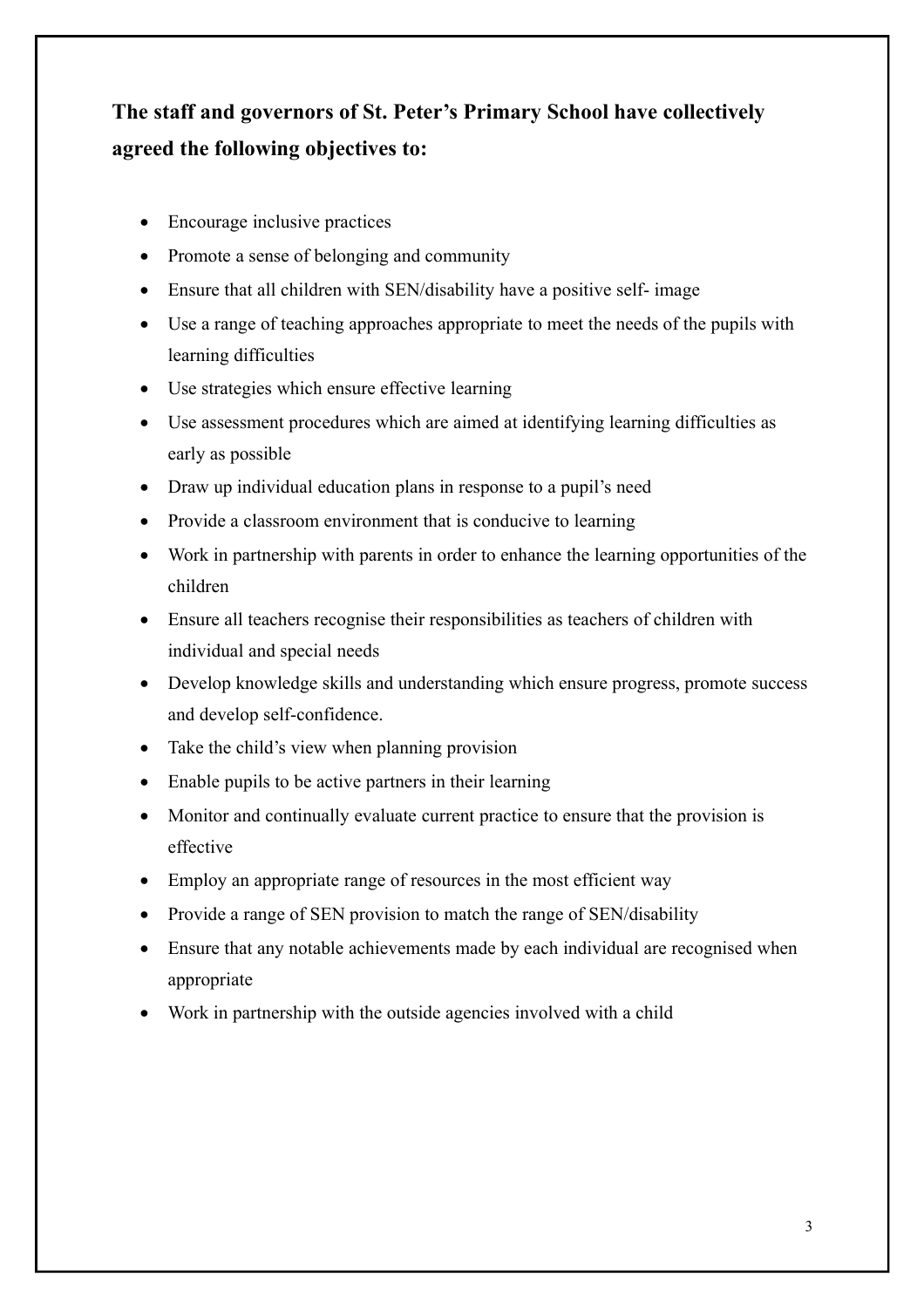## **An Overview of Special Needs Provision**

#### **Responsibilities within St. Peter's Primary School**

#### (a) **Duties of the Board of Governors**

- provide for all pupils with special educational needs
- ensure all teachers are informed of a child's special educational needs.
- ensure all teachers provide for pupils' special educational needs.
- consult the Education Authority
- report to parents in the school's annual report.
- ensure inclusion of pupils with special educational needs.
- have regard to the Code of Practice.

#### (b) **The Role of the Special Educational Needs Co-ordinator.**

#### **In St. Peter's Primary School, the designated teacher, Mrs Roisin Mc Laughlin is responsible for:**

- the day to day operation of the school's special educational needs policy.
- identifying individual children who have learning/ behavioural difficulties, in partnership with the class teacher.
- using a range of diagnostic procedures to help determine the nature of the pupil's difficulty
- planning programmes of support with the child's class teacher.
- recording and monitoring progress of support programmes with class teacher.
- liaising with child's parents / guardians as to the child's difficulties, progress and when appropriate, if further assessment and support is needed, the procedures that will take place to give the child extra support from outreach services.
- liaising with the school psychology service to obtain advice, assessments and outside support for Stage 3 pupils in St. Peter's Primary School.
- liaising with St. Gerard's Outreach Support, EANI Peripatetic Support, Harberton Outreach and Clarawood Outreach Support service to provide appropriate programmes for learning or behaviour support for all Stage 3 children in St. Peter's Primary School. Children at Stage 4 and Stage 5 may also be eligible for the above support.
- supervising, administering and collating the results from IQ and spelling tests of all year 3 pupils. In partnership with the class teachers use the results to identify children who may have specific learning difficulties and those children with all round learning difficulties.
- assisting class teachers to complete referral forms to the school psychology service.
- at all times informing the principal (a) of the patterns of support, from within and outside St. Peter's Primary School that are being followed by all special needs pupils (b) of significant changes in the S.E.N register (c) of formal assessments being carried out by the school psychology service.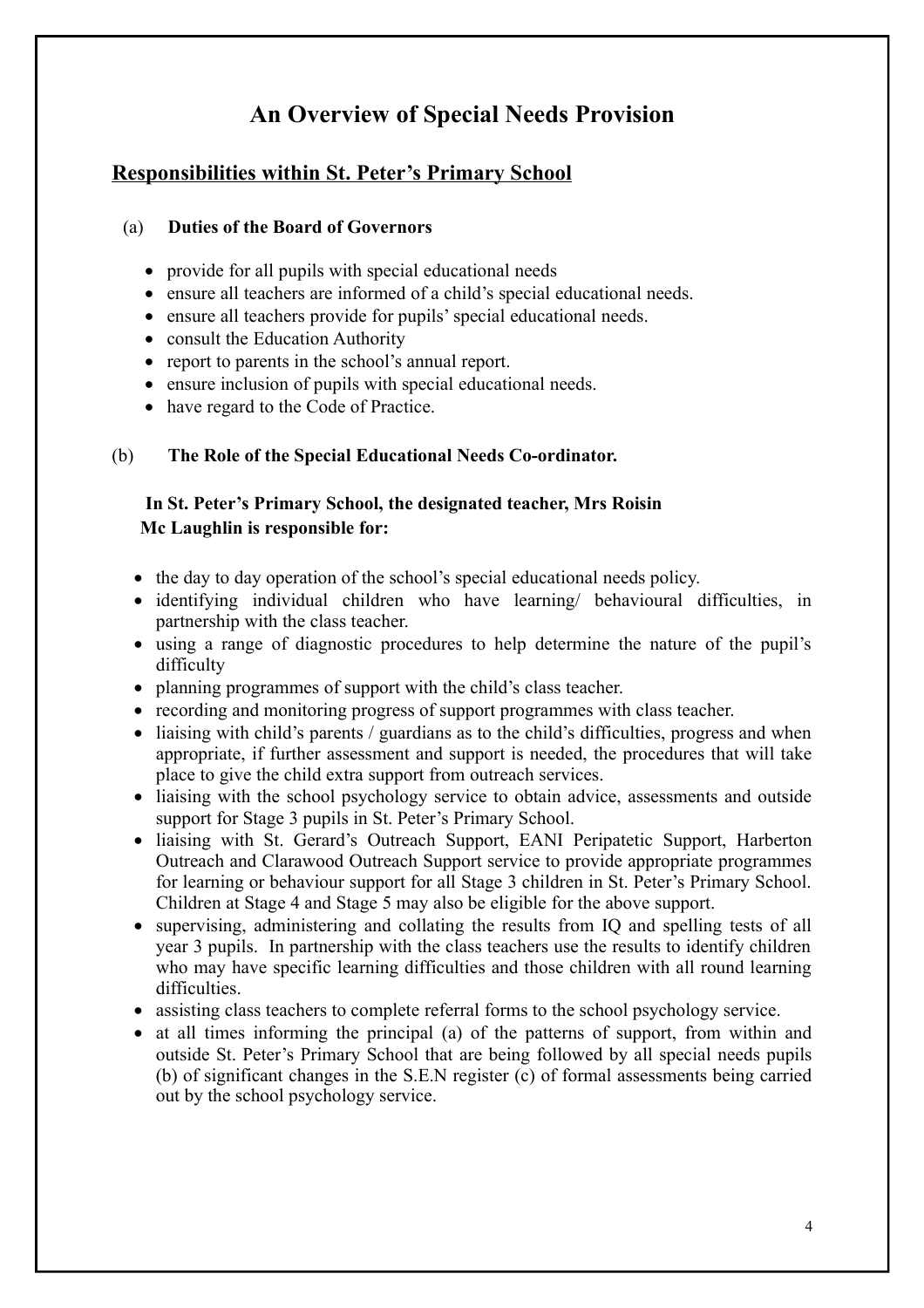#### (d) **Role of the Class Teacher**

In St. Peter's Primary School **all teachers are teachers of special needs** and they fulfil their role by:

- identifying children with special needs, educational, behavioural or other as early as possible.
- liaising closely with the S.E.N.CO to provide the appropriate support within the classroom and school.
- keeping parents informed and involved at all stages
- monitoring and reviewing child's progress, or lack of, on a regular basis to review present support or to look for more support from outside the school's own provision
- drawing up, in conjunction with the S.E.N.C.O. and in some cases the outreach / peripatetic teacher, an education plan for the child with special educational needs.
- being aware of current legislation
- developing an inclusive classroom
- involving classroom assistants part of the learning team

#### (e) **Role of the Classroom Assistant**

Classroom assistants fulfil their role by:

- working under the direction of the teacher
- being involved in the planning
- looking for positives by talking to the child about his/her strengths
- providing practical support
- listening to the child/speaking to the staff on the child's behalf
- explaining boundaries and operating these consistently and fairly
- keeping records and attending meetings
- sharing good practice

#### (f) **Role of the Pupil**

'The child should where possible according to age, maturity and capability, participate in all decision making processes which occur in education.' (Supplement to the Code of Practice)

This includes:

- contributing to the assessment of their needs
- contributing to education plans through setting learning targets
- working towards agreed targets
- contributing to the review of IEPs, annual reviews and the transition process in Year 7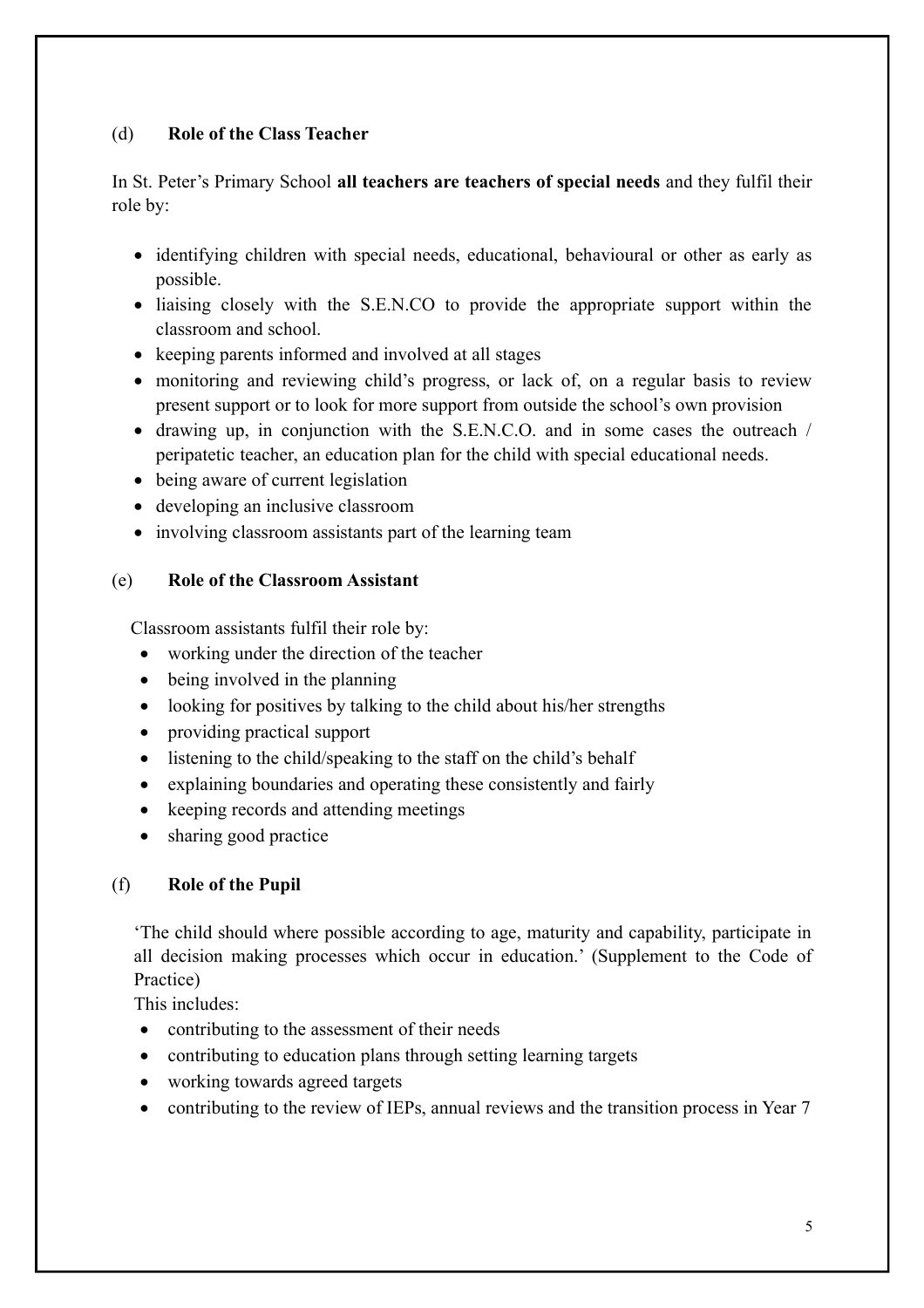### **Partnership with Parents**

When a pupil has a special educational need, which will require extra help and support within St. Peter's Primary School it is important to discuss the matter with the child's parents or guardians.

This discussion offers the opportunity for the class teacher / S.E.N.C.O to obtain additional information and at the same time enlist the parents' co-operation and support. Parental permission must also be obtained before a child can receive special help from within the school and before external agencies (educational psychologist, health visitor, school nurse, and peripatetic and outreach services) become involved.

'The relationship between the parents of a child with SEN and their child has a crucial bearing on the child's educational progress and effectiveness of any school based action.

Professional help can seldom be wholly effective unless it builds upon parental involvement and provides reassurance that account is taken of what parents say and that their views and anxieties are treated as intrinsically important.' (Code of Practice)

It is the school's responsibility to inform parents when considering placing the child's name on the SEN register and invite them to:

- meet with staff to discuss the child's needs
- attend annual review meetings
- inform staff of change of circumstances
- work in partnership with the school and play their part in creating a positive and supportive framework to meet their child's needs.

#### **Identification, Assessment & Provision**

#### **Identification of special educational needs within the school:**

1. Class teacher identifies a child with special educational needs and consults with the S.E.N.C.O. Mrs R Mc Laughlin in order to register the child on the S.E.N. register and takes initial action.

2. The tests that take place within the school at defined periods of the academic year may also help to identify a child with special educational needs.

- PIPS Baseline and Comet Language Assessment year1 in the Autumn Term
- N.R.I.T. and Vernon Spelling Test year 3 in the Autumn Term
- Standardised tests year 3 to7 PTE/PTM Assessment Progress in English and Mathematics
- $\bullet$  IO Maddox testing –year 6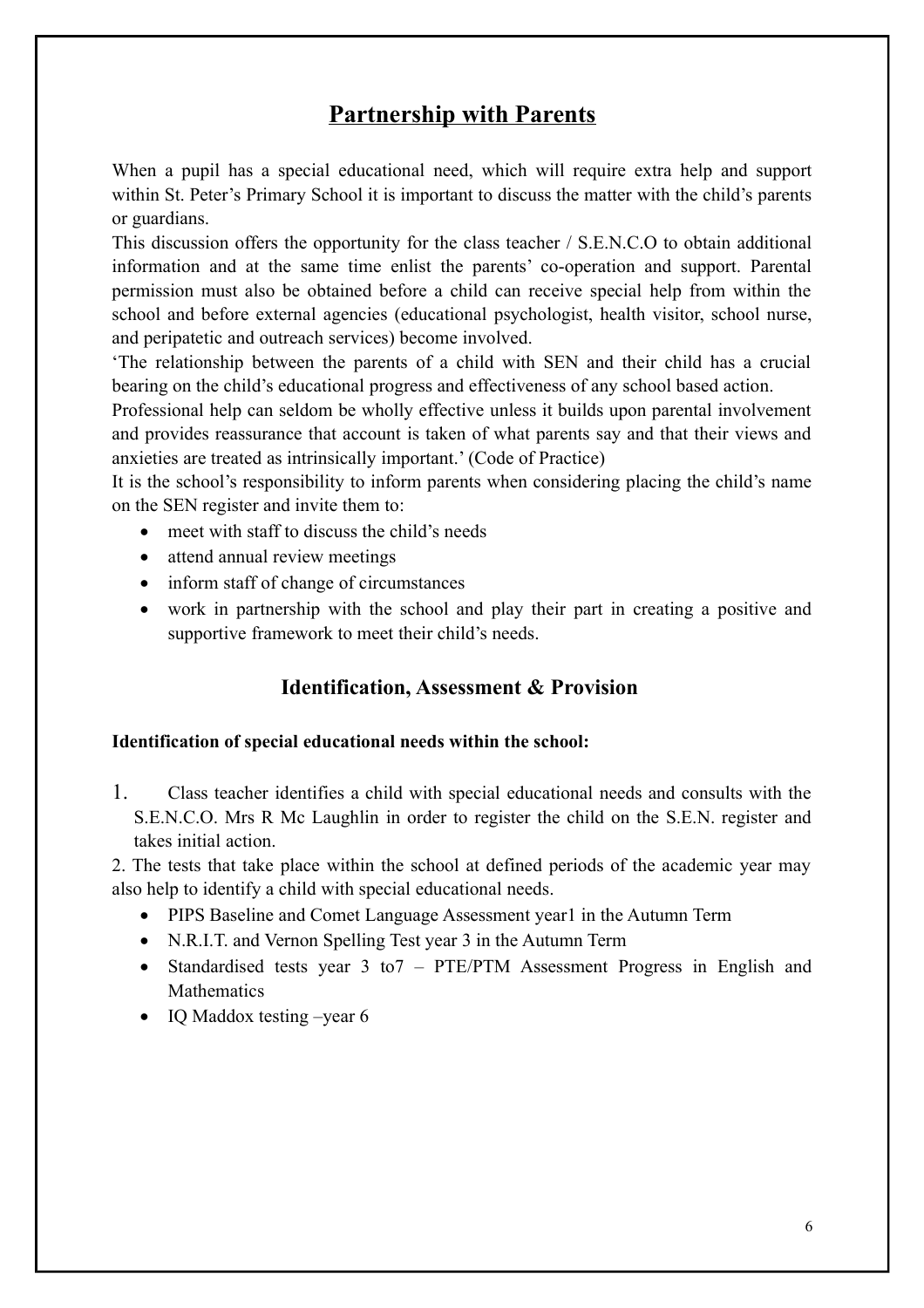#### **Five Stage Model of Assessment and Provision**

- **Stage 1** Class teacher identifies and registers a child's special educational needs and consulting with the S.E.N.C.O takes initial action. A Record of Concern may be drawn up.
- **Stage 2** Class teacher takes responsibility for gathering information and for co-ordinating the child's special educational needs, working in partnership with the S.E.N.C.O
- **Stage 3** Class teacher and S.E.N.C.O are supported by a specialist from outside the school. This specialist support from the peripatetic service is on the recommendation of the school psychology service. Support from St. Gerard's Outreach / Harberton Outreach / Peripatetic Outreach services will be sourced by the S.E.N.C.O
- **Stage 4** EANI considers the need for a statutory assessment and if appropriate, makes a multi-disciplinary assessment.
- **Stage 5** EANI considers the need for a statement for special educational needs and, if appropriate, makes a statement and arranges to monitor and review provision.

#### **Children presenting with behavioural difficulties follow through the same stages as those with learning difficulties**

| <b>STAGE</b>                         | <b>PERSONNEL</b>                                                        | <b>ACTION</b>                                                    |
|--------------------------------------|-------------------------------------------------------------------------|------------------------------------------------------------------|
| STAGE 1<br>Initial Concern Expressed | Class Teacher, Special<br>Needs Co-Ordinator,<br>Principal and Parents. | <b>Class Teacher initiates</b><br>programme in child's<br>class. |
| STAGE 2                              | Special Needs Co-                                                       | IEP is drawn up and                                              |
| Initial Concern Expressed            | Ordinator, Class Teacher,                                               | implemented by class                                             |
| Or                                   | Principal, Parents and                                                  | teacher, co-ordinator                                            |
| Stage 1 Review                       | Others.                                                                 | supports as required.                                            |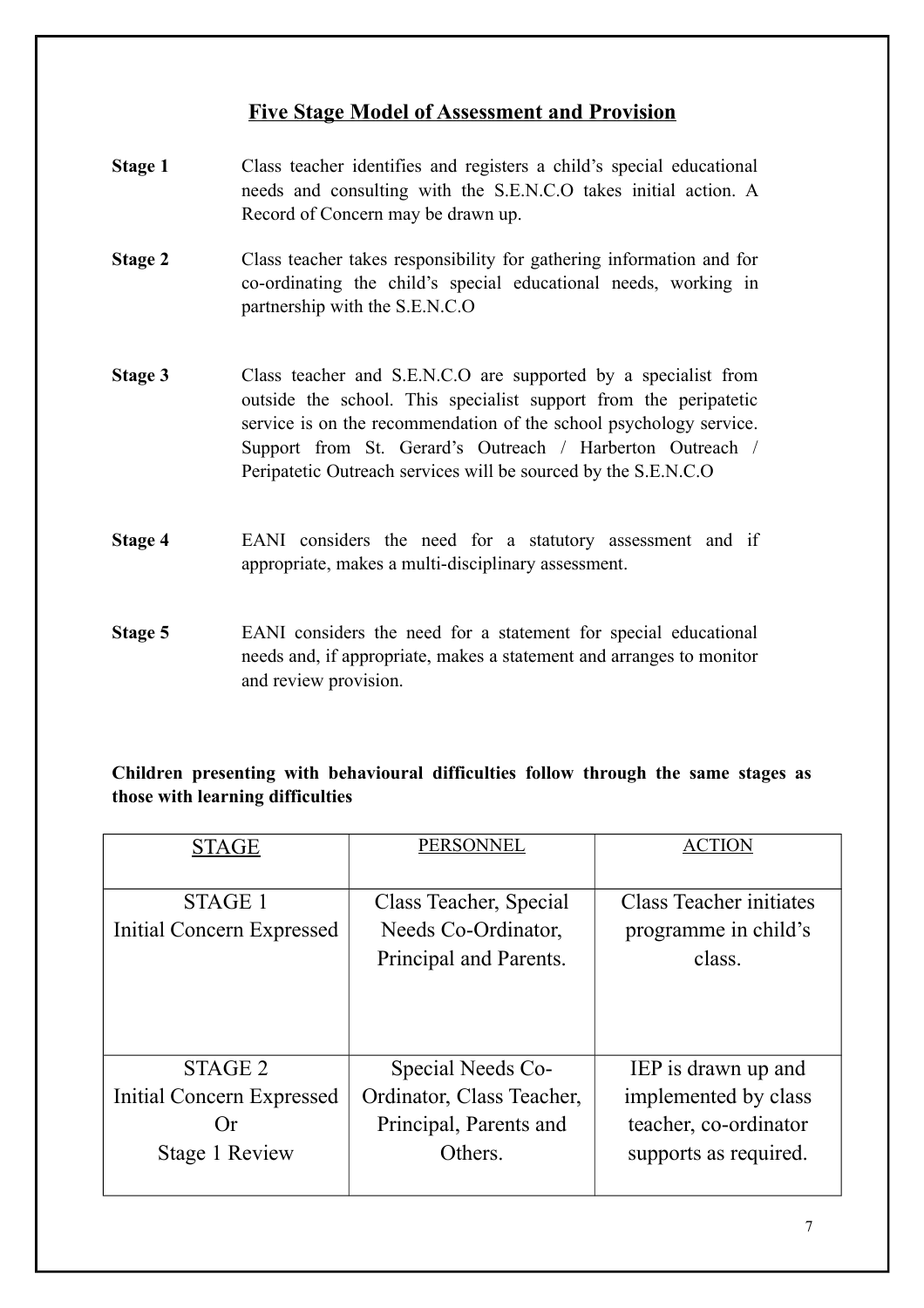| STAGE 3                          | Class Teacher, Special    | IEP is drawn up and      |  |
|----------------------------------|---------------------------|--------------------------|--|
| Initial Concern Expressed        | Needs Co-Ordinator,       | implemented by class     |  |
| Or                               | External Specialists,     | teacher with additional  |  |
| Stage 2 Review                   | Parents, Principal and    | support provided by      |  |
|                                  | EANI.                     | <b>SENCO</b> and outside |  |
|                                  |                           | specialists.             |  |
| STAGE 4                          | EANI, Teacher, Principal, | Multi-disciplinary       |  |
| Referred for Statutory           | Parents, Psychologist,    | assessment is made.      |  |
| Assessment                       | Social Services, GP and   |                          |  |
|                                  | others.                   |                          |  |
|                                  |                           |                          |  |
|                                  |                           |                          |  |
| STAGE 5                          | EANI, Parents, Principal  | EANI decides whether to  |  |
| <b>Board obtains Advice</b>      | and Others.               | make a statement.        |  |
| from Others                      |                           |                          |  |
|                                  |                           |                          |  |
|                                  |                           |                          |  |
|                                  |                           |                          |  |
| <b>FIVE STAGE APPROACH</b><br>E. |                           |                          |  |



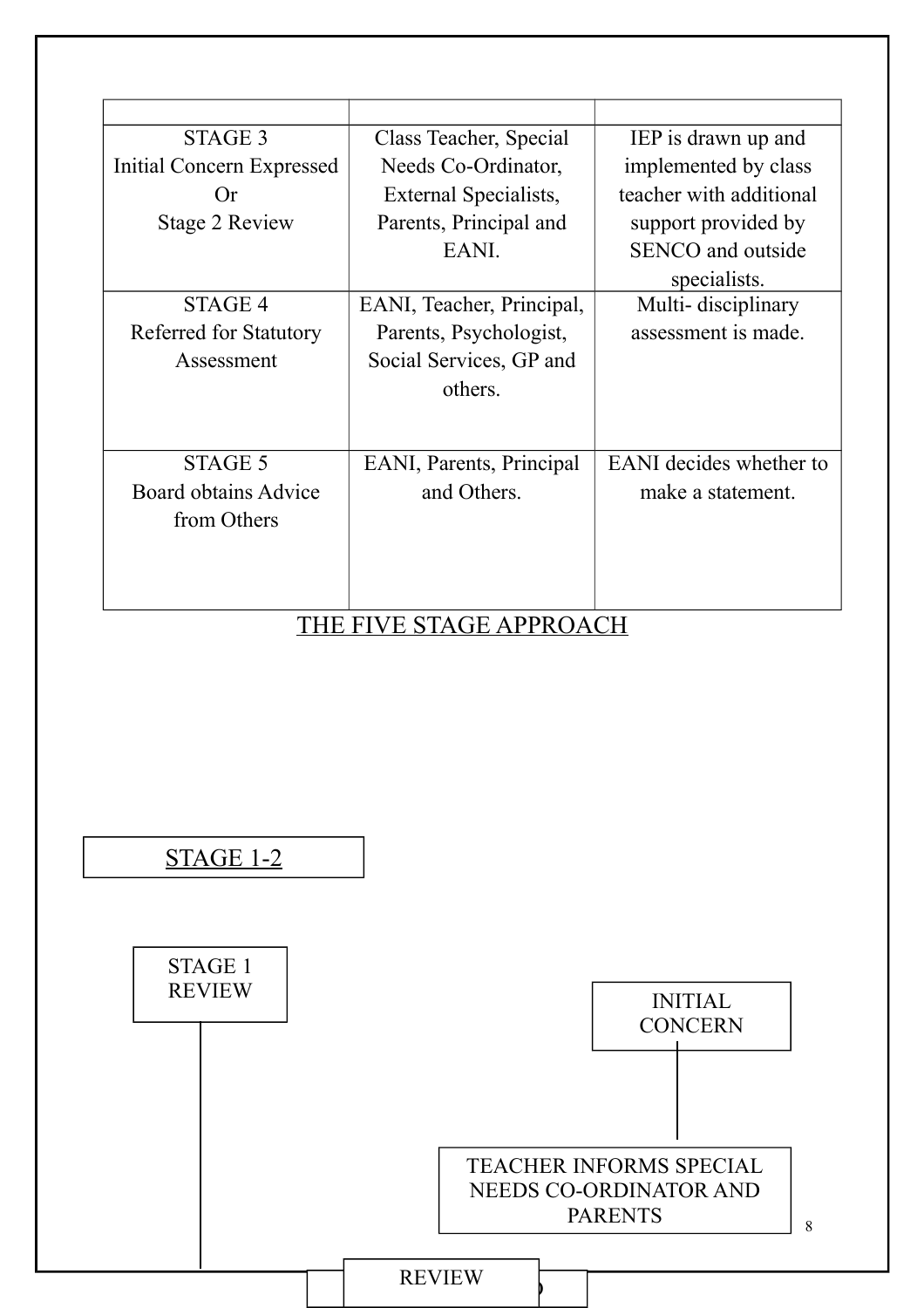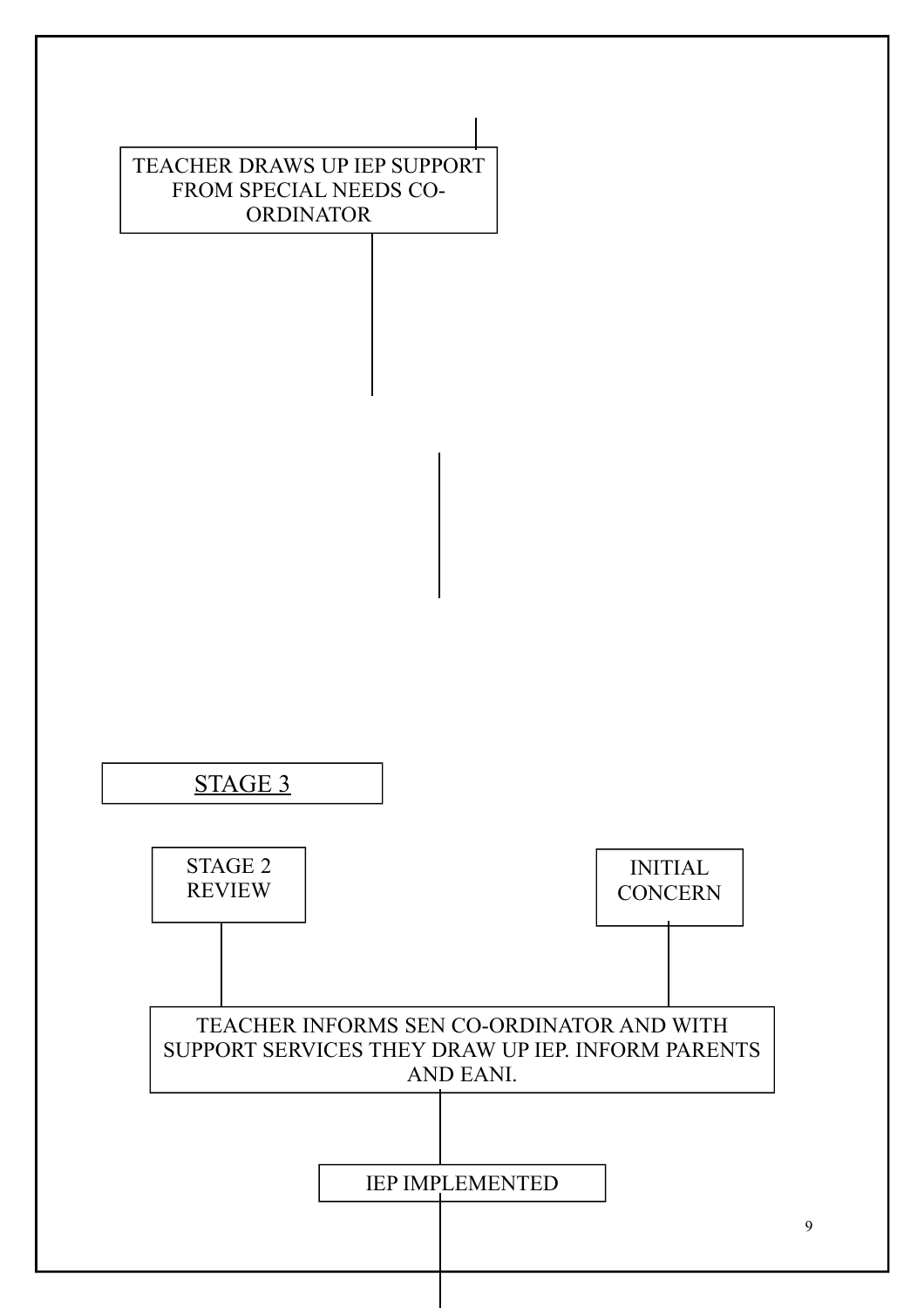

'In some cases school whre concrude that the pupil's needs remain so substantial that they cannot be met effectively within the resources normally available within the school.' (Supplement to the Code of Practice 4.64)

Should this be the case, the school will submit evidence to EANI who will decide whether or not to proceed with statutory assessment. The EANI will consider:

- The degree of the child's difficulty
- The nature of the provision provided
- Whether the child's needs can reasonably be met by the resources normally available to the school

### **Stage 5**

#### **Once the statement has been finalised:**

- Provision and/or support will be arranged to meet the pupil's needs
- A statement of special educational need will be drawn up by the EANI.
- An annual review and P7 transition process will take place.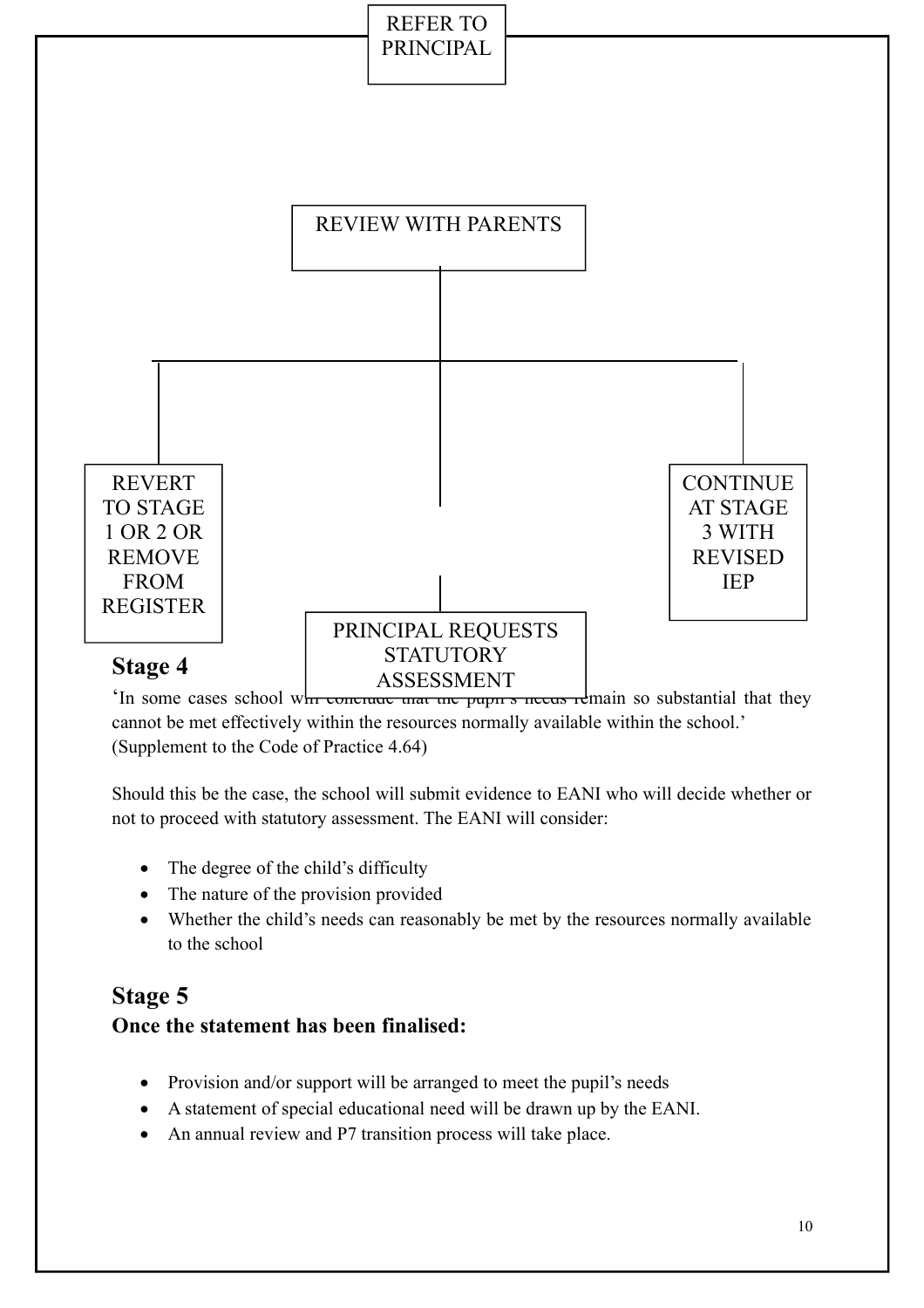#### **Support Services available to the school.**

School Psychology Service EANI Special Educational Needs/Statementing Department St. Gerard's Outreach Service Harberton Outreach Service EANI Peripatetic Outreach Service Oakwood Advisory Service Clarawood Outreach Service RISE Team Early Years Intervention Team Professionals from the North and West Belfast Trust Family Support Hub

#### **Complaints Procedures relating to SEN procedures**

Should there be a cause for concern, then the parent should arrange a meeting with the class teacher and the concern should be outlined. The teacher should pass the concern onto the SENCo and the Principal. The latter then should seek to find a resolution.

If a resolution is not found internally, then advice should be sought from the DARS Team.

#### **Dispute Avoidance and Reconciliation Service (DARS)**

This service was established and came into effect on  $1<sup>st</sup>$  September 2005 as part of the implementation of the Special Needs and Disability Order (SENDO).

DARS aims to provide an independent, confidential forum to resolve or reduce the areas of disagreement between parents and schools/ Boards of Governors or EANI for pupils who are on the Code of Practice, in relation to special educational provision. Where interested parties have made an attempt to resolve a disagreement and this has been unsuccessful, a referral may be made to DARS.

#### **Special Educational Needs and Disability Tribunal (SENDIST)**

When agreement cannot be reached between a parent and EANI with regard to a child's special educational needs, legislation gives the right of appeal to the Special Educational Needs and Disability Tribunal (SENDIST).

SENDIST considers parents' appeals against decisions of EANI and also deals with claims of disability discrimination in schools.